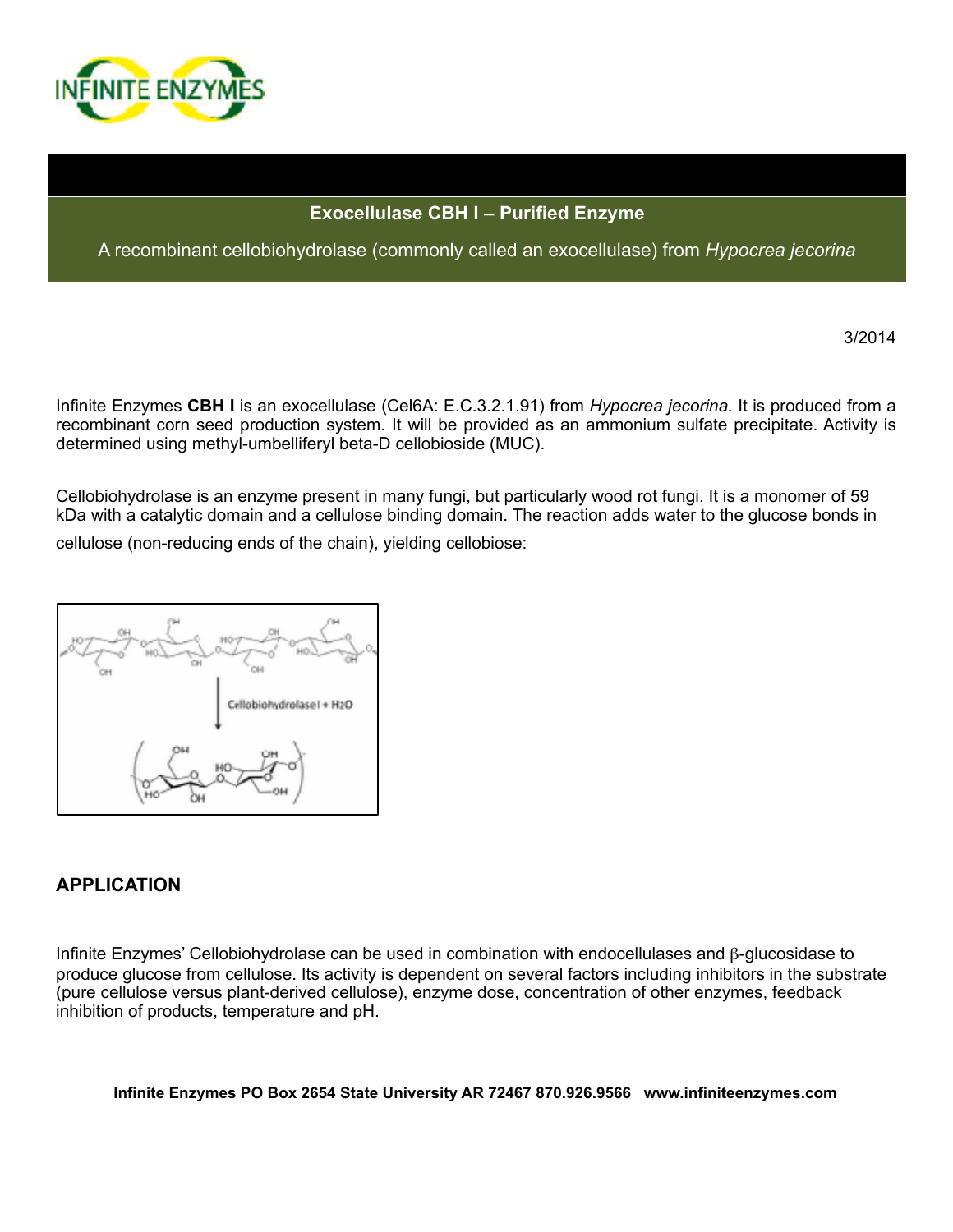# **EFFECT OF TEMPERATURE AND pH ON ACTIVITY**

Optimal temperature for this enzyme is approximately 45° C, although it functions from 37°C through 50°C. pH optimum is  $5.0 - 6.0$ .

# **PRODUCT CHARACTERISTICS**

Specific Activity 0.13 U/mg using MUC substrate. Purity: >95%

Infinite Enzymes' purified cellobiohydrolase (CBH I) is shipped as a liquid slurry of 10 mg/mL enzyme in sodium acetate buffer with 3.2M ammonium sulfate and 0.02% sodium azide. The enzyme is standardized in MUC activity units.

The enzyme is produced from recombinant maize that is grown under compliance with USDA regulatory guidelines. Unlike other commercially available cellulases, purified CBH I is being produced without typical impurities (other enzymatic side activities) found in fungal-produced enzymes.

|                             | <b>CBHI</b>                                                                           |
|-----------------------------|---------------------------------------------------------------------------------------|
| Family                      | $7 - E.C.3.2.1.91$                                                                    |
| Native source               | Fungal                                                                                |
| <b>Calculated MW</b>        | 52500                                                                                 |
| Glycosylated native protein | Yes, primarily linker region                                                          |
| pl holoenzyme               | 4.51                                                                                  |
| pH optimum                  | 5                                                                                     |
| Temperature optimum         | 45-50 °C                                                                              |
| Bond cleaved                | b-1,4-glycosidic                                                                      |
| Mechanism                   | Retained anomeric configuration <sup>1</sup>                                          |
| <b>Substrates</b>           | Cellulose fibrils, purified cellulose preparations (Solka-floc, Sigmacell,<br>Avicel) |
| Primary reaction products   | Cellobiose (and other water-soluble short-chain cello-oligomers)                      |

#### **Table 1: Cellulase enzyme characteristics**

1Source: (Schulein 2000); <http://www.expasy.ch/cgi-bin/lists?glycosid.txt;>

### **Coomassie Blue stained SDS-PAGE gel of purified CBH I with MW standards**

# **2 ug 4 ug MW markers**

**Infinite Enzymes PO Box 2654 State University AR 72467 870.926.9566 www.infiniteenzymes.com**